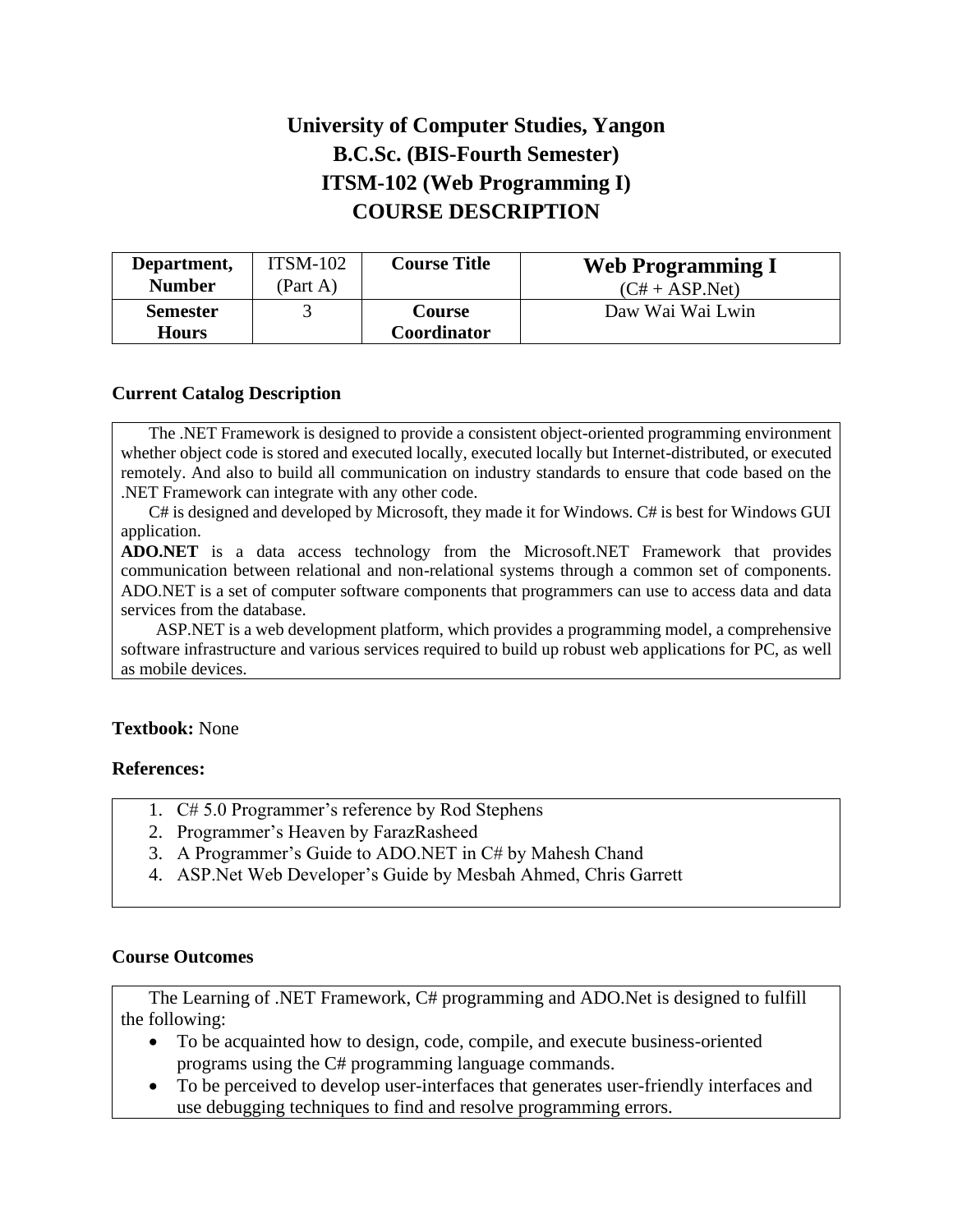- To have knowledge to use Window forms for building rich GUI applications and to create rich database applications using ADO.NET.
- To understand the development of applications on the Microsoft platform by using C# general-purpose language was originally designed by Microsoft for being pleasant and well-designed.
- To get the developer experience for building, deploying, and running applications and services that use .**NET** technologies, such as Windows-based applications and ASP.Net web application.
- To be able to develop web applications using a combination of client-side (JavaScript, HTML, ) and server-side technologies (ASP.NET, ADO.NET).

## **Major Topics Covered in the Course**

- 1. Fundamental construct (types and variables)
- 2. Expressions and Operators
- 3. Flow of controls statements
- 4. Classes and methods
- 5. Arrays and Collection objects
- 6. Delegates and lambda expression
- 7. Query by LINQ
- 8. SQL Server Database
- 9. Data Access using ADO.Net objects
- 10. Introduction to ASP.Net

## **Grading Procedures:** (Fourth Semester)

Your performance in this class will be evaluated using your scores for attendance, assessments, assignments and lab examination or Project and Examination.

Assessment Plan for the Course (Fourth Semester)

|                       | Web Programming I |
|-----------------------|-------------------|
| Attendance            | 10%               |
| Assessment            | 10%               |
| (Class Participation) |                   |
| Assignment            | 40%               |
| Project               | 40%               |